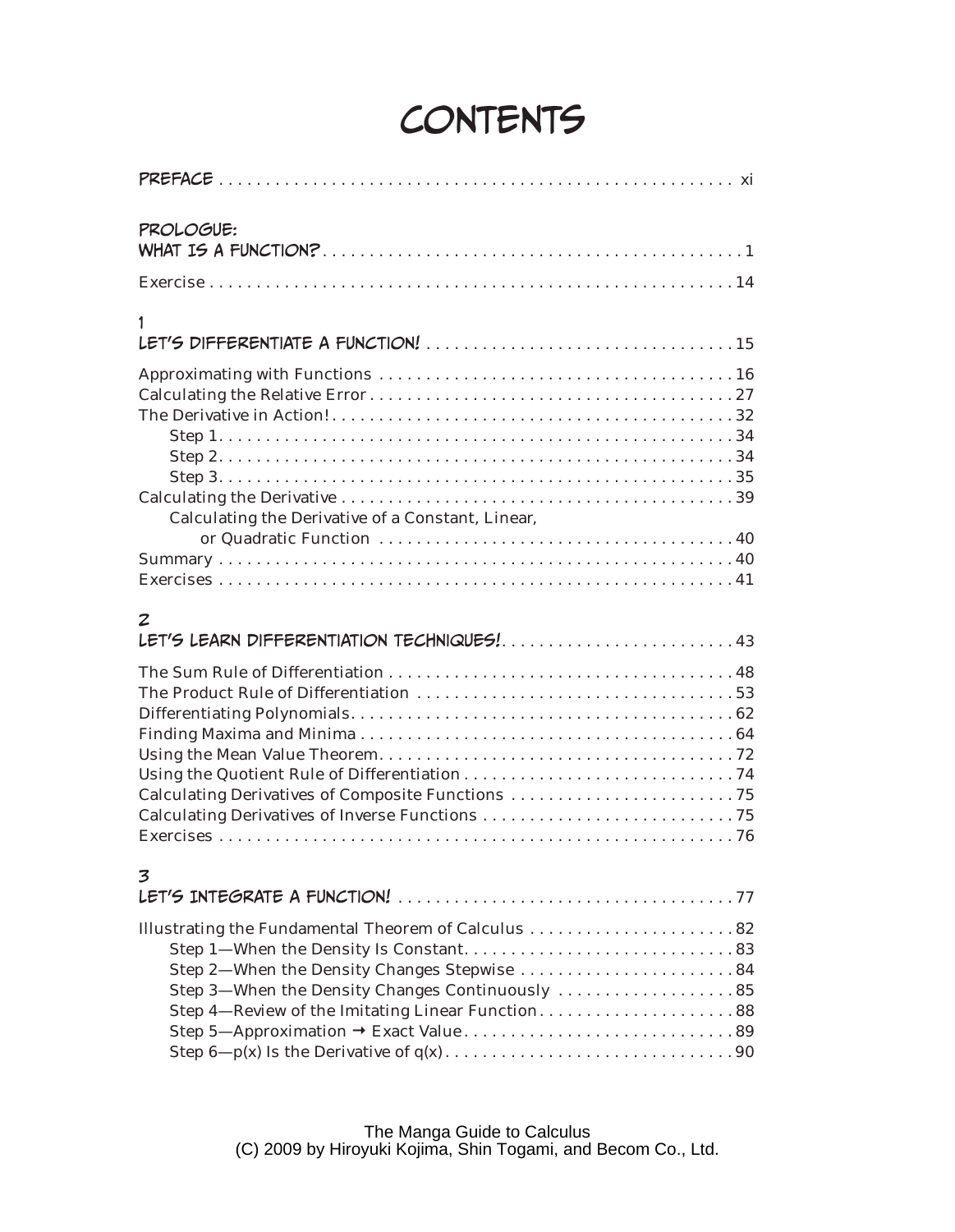#### 4

| LET'S LEARN INTEGRATION TECHNIQUES!115                 |
|--------------------------------------------------------|
|                                                        |
|                                                        |
|                                                        |
| Generalizing Exponential and Logarithmic Functions 135 |
| Summary of Exponential and Logarithmic Functions  140  |
|                                                        |
|                                                        |
|                                                        |

## 5

| LET'S LEARN ABOUT TAYLOR EXPANSIONS!145 |  |
|-----------------------------------------|--|
|                                         |  |
|                                         |  |
|                                         |  |
|                                         |  |
|                                         |  |

### 6

| LET'S LEARN ABOUT PARTIAL DIFFERENTIATION! 179   |
|--------------------------------------------------|
|                                                  |
|                                                  |
|                                                  |
|                                                  |
|                                                  |
|                                                  |
| Applying Partial Differentiation to Economics202 |
|                                                  |
|                                                  |
|                                                  |